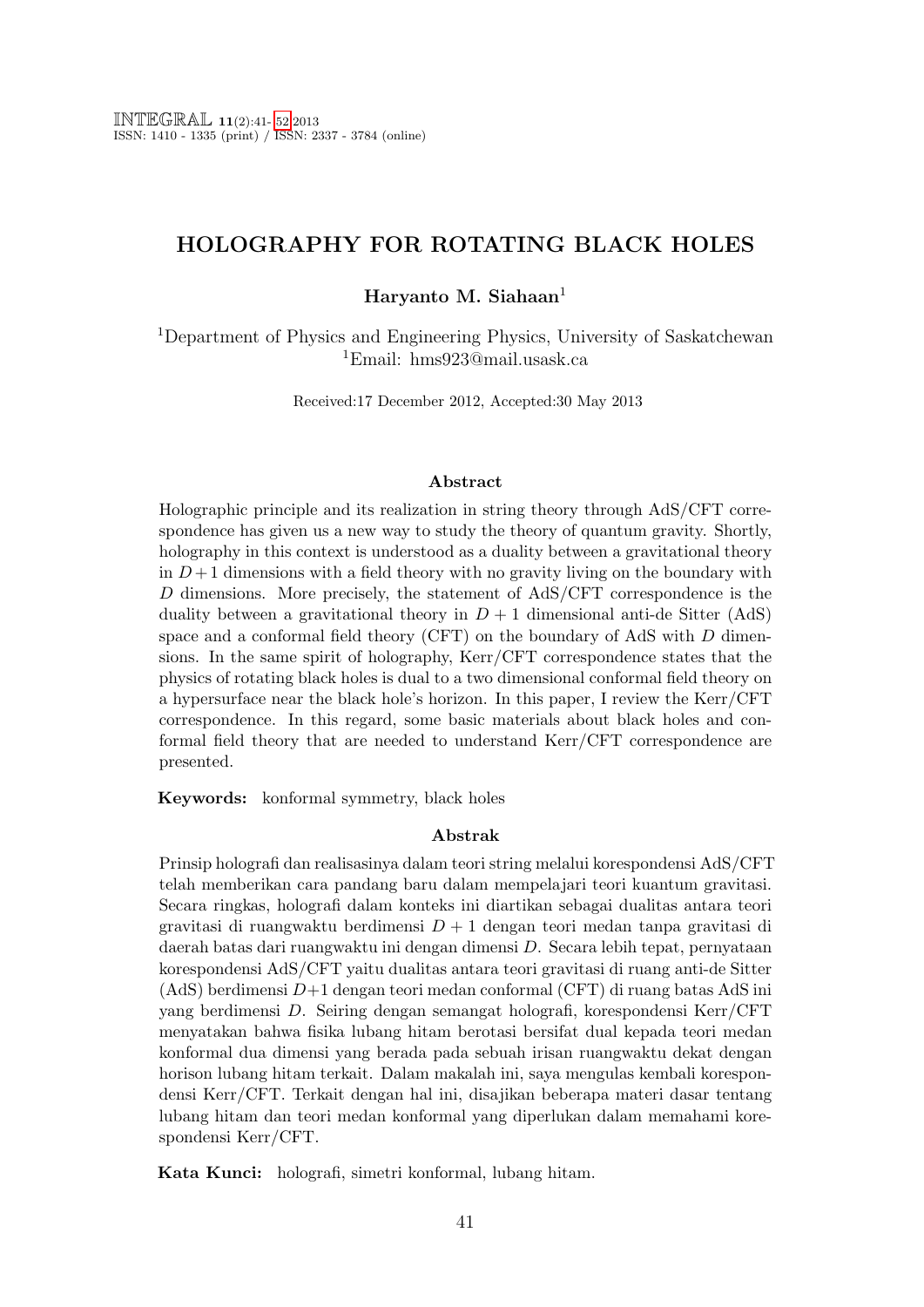# <span id="page-1-2"></span>1. Extremal Kerr/CFT

#### 1.1. Introduction

Quite recently several theorists [\[1,](#page-10-0) [2,](#page-10-1) [3,](#page-10-2) [4\]](#page-10-3) proposed a new correspondence, still in the same spirit with AdS/CFT duality [\[5,](#page-10-4) [6,](#page-11-1) [7\]](#page-11-2), namely Kerr/CFT correspondence. This Kerr/CFT correspondence is considered to be more down to the earth, since it is related to the general astrophysical rotating black holes that exist in the sky, even the near extremal ones. Unlike AdS/CFT, the Kerr/CFT does not need any extra dimension(s) since it was constructed purely from Einsteinian gravity whose duals are 2 dimensional CFTs. This type of correspondence had also been extended to some more general cases of black holes, for example the extremal Kerr-AdS metrics in 4, 5, 6, and 7 dimensions [\[8\]](#page-11-3), and also for Kerr-Sen black holes [\[9\]](#page-11-4). In this section we will give a review of this correspondence, restricted to the case of extremal Kerr black holes.

### 1.2. The NHEK geometry

NHEK in the title is an abbreviation for "Near Horizon Extreme Kerr", hence our discussion in this section is restricted to the case of extremal Kerr black holes only. The Kerr solution in Boyer-Lindquist coordinates is

<span id="page-1-0"></span>
$$
ds^2 = -\frac{\Delta}{\rho} \left( d\hat{t} - a\sin^2\theta d\hat{\phi} \right)^2 + \frac{\sin^2\theta}{\rho^2} \left( \left(\hat{r}^2 + a^2\right) d\hat{\phi} - ad\hat{t} \right)^2 + \frac{\rho^2}{\Delta} d\hat{r}^2 + \rho^2 d\hat{\theta}^2. \tag{1}
$$

where  $\Delta \equiv \hat{r}^2 - 2M\hat{r} + a^2$  and  $\rho^2 \equiv \hat{r}^2 + a^2 \cos^2 \theta$ . The mass and rotational parameter of black holes are denoted by M and a. The angular momentum black hole is  $J = Ma$ . We are using the system where Newton's gravitational constant is unity, i.e.  $G = 1$ .

We would like to study the very near region to horizon of an extreme Kerr black hole [\(1\)](#page-1-0). This region has been studied by Bardeen and Horowitz [\[10\]](#page-11-5). The starting point is defining new (dimensionless) coordinates

$$
t = \frac{\lambda \hat{t}}{2M}, \qquad y = \frac{\lambda M}{\hat{r} - M}, \qquad \phi = \hat{\phi} - \frac{\hat{t}}{2M}
$$
 (2)

and take  $\lambda \to 0$  that keep  $(t, y, \phi, \theta)$  fixed. The outcome is the near-horizon extreme Kerr (NHEK) geometry

<span id="page-1-1"></span>
$$
ds^{2} = 2J\Omega^{2} \left( \frac{-dt^{2} + dy^{2}}{y^{2}} + d\theta^{2} + \Lambda^{2} (d\phi + \frac{dt}{y})^{2} \right)
$$
(3)

where

$$
\Omega^2 \equiv \frac{1 + \cos^2 \theta}{2} , \qquad \Lambda \equiv \frac{2 \sin \theta}{1 + \cos^2 \theta}, \tag{4}
$$

 $\phi \sim \phi + 2\pi$  and  $0 \le \theta \le \pi$ . This NHEK geometry is not asymptotically flat, which means taking a very large y doesn't make the metric reduces to a Minkowski form. In fact, the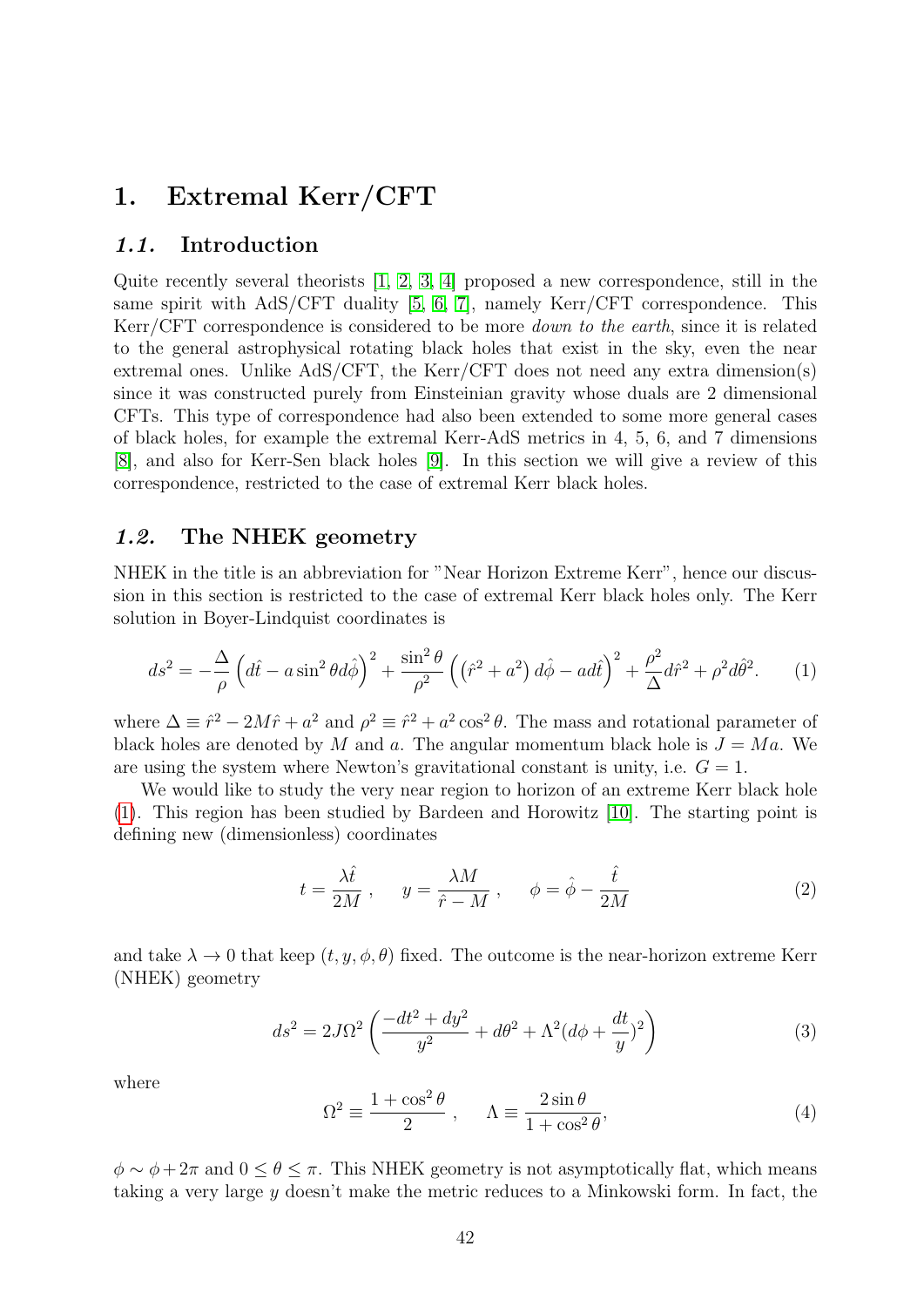metric [\(3\)](#page-1-1) covers only part of the NHEK geometry which can be seen for example from the definition of t when we take the limit  $\lambda \to 0$ . We can have the global coordinates  $(r, \tau, \varphi)$  by the following transformations

$$
y = \left(\cos \tau \sqrt{1 + r^2} + r\right)^{-1},\tag{5}
$$

$$
t = y \sin \tau \sqrt{1 + r^2}, \tag{6}
$$

$$
\phi = \varphi + \ln\left(\frac{\cos\tau + r\sin\tau}{1 + \sin\tau\sqrt{1 + r^2}}\right). \tag{7}
$$

The transformations above yields [\(3\)](#page-1-1) transforms to

<span id="page-2-0"></span>
$$
d\bar{s}^2 = 2J\Omega^2 \left( -(1+r^2)d\tau^2 + \frac{dr^2}{1+r^2} + d\theta^2 + \Lambda^2 (d\varphi + r d\tau)^2 \right). \tag{8}
$$

The Killing vectors of isometry group for [\(8\)](#page-2-0) is  $SL(2,\mathbb{R})\times U(1)$ . The  $U(1)$  is generated by

$$
\zeta_0 = -\partial_\varphi. \tag{9}
$$

and the  $SL(2,\mathbb{R})$  isometry group generated by the Killing vectors

$$
\tilde{J}_0 = 2\partial_\tau,\tag{10}
$$

$$
\tilde{J}_1 = 2\sin\tau \frac{r}{\sqrt{1+r^2}} \partial_\tau - 2\cos\tau \sqrt{1+r^2} \partial_r + \frac{2\sin\tau}{\sqrt{1+r^2}} \partial_\varphi,\tag{11}
$$

$$
\tilde{J}_2 = -2\cos\tau \frac{r}{\sqrt{1+r^2}} \partial_\tau - 2\sin\tau \sqrt{1+r^2} \partial_r - \frac{2\cos\tau}{\sqrt{1+r^2}} \partial_\varphi.
$$
\n(12)

The  $SL(2,\mathbb{R})$  algebra for the last three generators above is

$$
[\bar{J}_0, \bar{J}_1] = -2\bar{J}_2 \ , \quad [\bar{J}_0, \bar{J}_2] = 2\bar{J}_1 \ , \quad [\bar{J}_1, \bar{J}_2] = 2\bar{J}_0. \tag{13}
$$

#### 1.3. The Asymptotic Symmetry Group

As one can observe the metrics [\(3\)](#page-1-1) or [\(8\)](#page-2-0) have the AdS-like structure, hence it is natural to guess that the asymptotic symmetry group proposed by Brown et al [\[11\]](#page-11-6) could work for NHEK spacetime. The fact that NHEK is not asymptotically flat allows us to impose an appropriate and consitent boundary condition when  $r \to \infty$ . It is clear that there are an infinite numbers of boundary condition that can be choosen, but different condition connects to different physics. For each boundary condition we pick up, there is an associated asymptotic symmetry group (ASG) which is defined as the set of allowed diffeomorphism modulo the set of trivial diffeomorphism,

$$
ASG = \frac{Allowed \ Symmetry \ Transformations}{Trivial \ Symmetry \ Transformations}.\tag{14}
$$

Here 'allowed' means the transformation that is consistent with the specified boundary conditions, and 'trivial' means the generator of transformations which vanishes after we have imposed the constraints and reduced it to a boundary integral.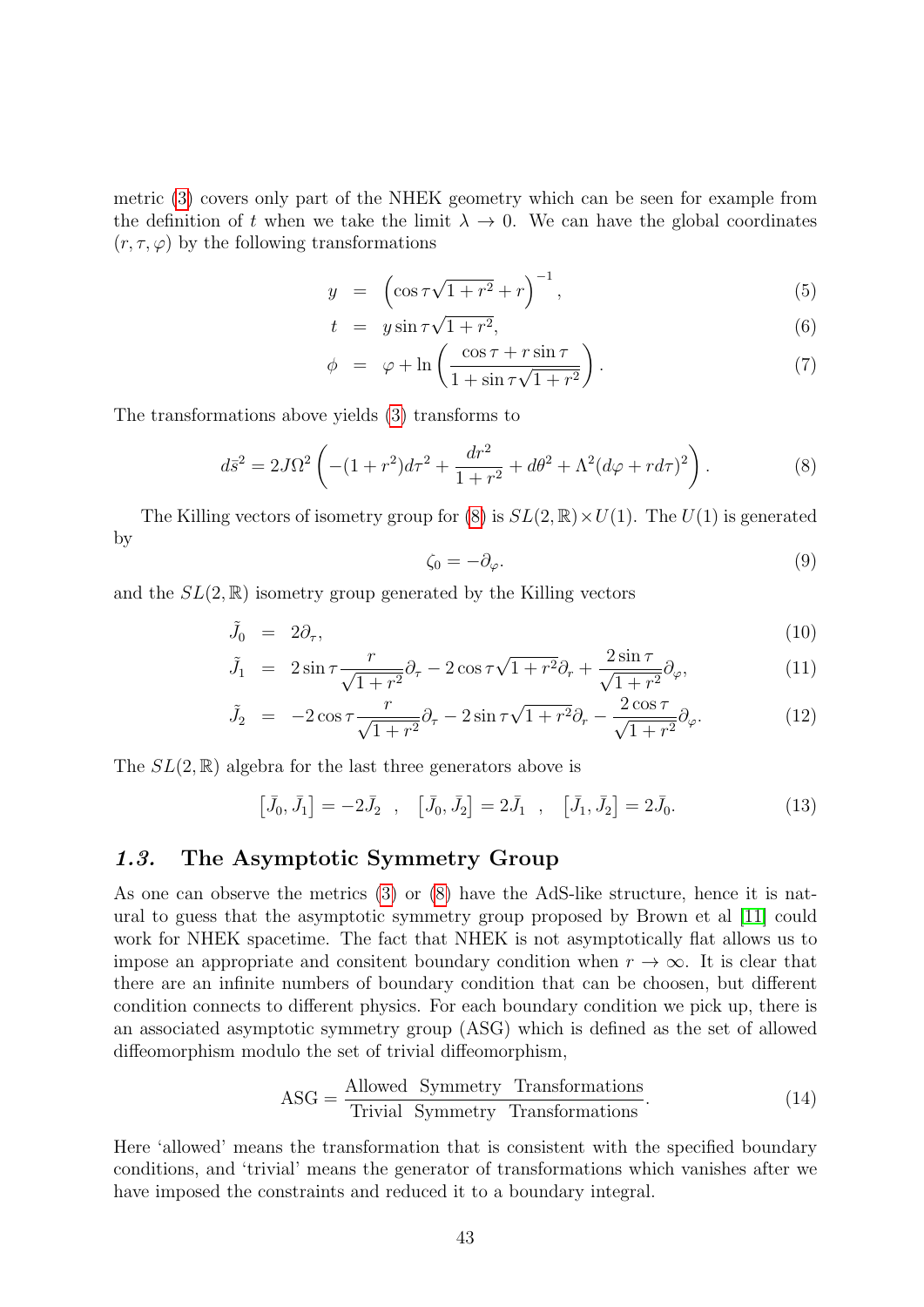To determine the allowed difeomorphisms, we need to specify a boundary condition by assigning the appropriate  $p \in \mathbb{Z}$  in each component of NHEK deviation metric  $h_{\mu\nu} =$  $\mathcal{O}(r^p)$ . We choose the boundary conditions

<span id="page-3-0"></span>
$$
\begin{pmatrix}\nh_{\tau\tau} = \mathcal{O}(r^2) & h_{\tau\varphi} = \mathcal{O}(1) & h_{\tau\theta} = \mathcal{O}(\frac{1}{r}) & h_{\tau r} = \mathcal{O}(\frac{1}{r^2}) \\
h_{\varphi\tau} = h_{\tau\varphi} & h_{\varphi\varphi} = O(1) & h_{\varphi\theta} = \mathcal{O}(\frac{1}{r}) & h_{\varphi r} = \mathcal{O}(\frac{1}{r}) \\
h_{\theta\tau} = h_{\tau\theta} & h_{\theta\varphi} = h_{\varphi\theta} & h_{\theta\theta} = \mathcal{O}(\frac{1}{r}) & h_{\theta r} = \mathcal{O}(\frac{1}{r^2}) \\
h_{\tau\tau} = h_{\tau r} & h_{\tau\varphi} = h_{\varphi r} & h_{r\theta} = h_{\theta r} & h_{rr} = \mathcal{O}(\frac{1}{r^3})\n\end{pmatrix},
$$
\n(15)

Correspondingly, the most general diffeomorphisms which preserve the boundary conditions [\(15\)](#page-3-0) are of the form

$$
\xi = [-r\epsilon'(\varphi) + O(1)]\partial_r + [C + O(\frac{1}{r^3})]\partial_\tau + [\epsilon(\varphi) + O(\frac{1}{r^2})]\partial_\varphi + O(\frac{1}{r})\partial_\theta \tag{16}
$$

where  $\epsilon(\varphi)$  is an arbitrary smooth function, and C is an arbitrary constant. The subleading terms correspond to trivial diffeomorphisms and the leading term

$$
\zeta_{\epsilon} = \epsilon(\varphi)\partial_{\varphi} - r\epsilon'(\varphi)\partial_r \tag{17}
$$

is the ASG of NHEK. By the periodicity  $\varphi \sim \varphi + 2\pi$ , it is convenient to define  $\epsilon_n(\varphi)$  $-e^{-in\varphi}$  and  $\zeta_n = \zeta(\epsilon_n)$ . Under Lie brackets<sup>[1](#page-3-1)</sup>, these symmetry generators obey the Virasoro algebra

$$
i[\zeta_m, \zeta_n]_{L.B.} = (m-n)\zeta_{m+n} . \qquad (18)
$$

Note that  $\zeta_0$  generates the  $U(1)$  rotational isometry.

#### 1.4. Generators

For every diffeomorphism  $\xi$  there is an associated conserved charge<br>  $Q_\xi$  which under Dirac bracket with a field  $\Phi$  yields

<span id="page-3-3"></span>
$$
\{Q_{\xi}, \Phi\}_{DB} = \mathcal{L}_{\xi} \Phi. \tag{19}
$$

The Dirac bracket is an extension of Poisson bracket<sup>[2](#page-3-2)</sup> that accomodates the local symmetries as well as the constraints related. If we have a number of constraints  $C_i$ , then a Dirac bracket between two functions is defined as

$$
\{A, B\}_{DB} = \{A, B\}_{PB} - \{A, C_i\}_{PB} \{C_i, C_j\}_{PB}^{-1} \{C_j, B\}_{PB}.
$$
 (20)

From [\(19\)](#page-3-3), the Dirac bracket between 2 conserved charges could be written as

$$
\{Q_{\zeta}, Q_{\xi}\}_{DB} = Q_{[\zeta, \xi]} + c_{\zeta\xi}
$$
\n(21)

where  $c_{\zeta\xi}$  would be a central charge, and  $\{Q_{\zeta}, c_{\zeta\xi}\}_{DB} = 0$ .

<span id="page-3-2"></span><span id="page-3-1"></span> ${}^{1}[X,Y] = \mathcal{L}_{X}Y - \mathcal{L}_{Y}X.$  $^{2}{Q, P}_{PB} = \sum^{N}_{Q}$  $i=1$  $\left[\frac{\partial Q}{\partial q_i}\frac{\partial P}{\partial p_i} - \frac{\partial Q}{\partial p_i}\frac{\partial P}{\partial q_i}\right]$  where  $q_i$  and  $p_i$  are the canonical coordinates in phase space.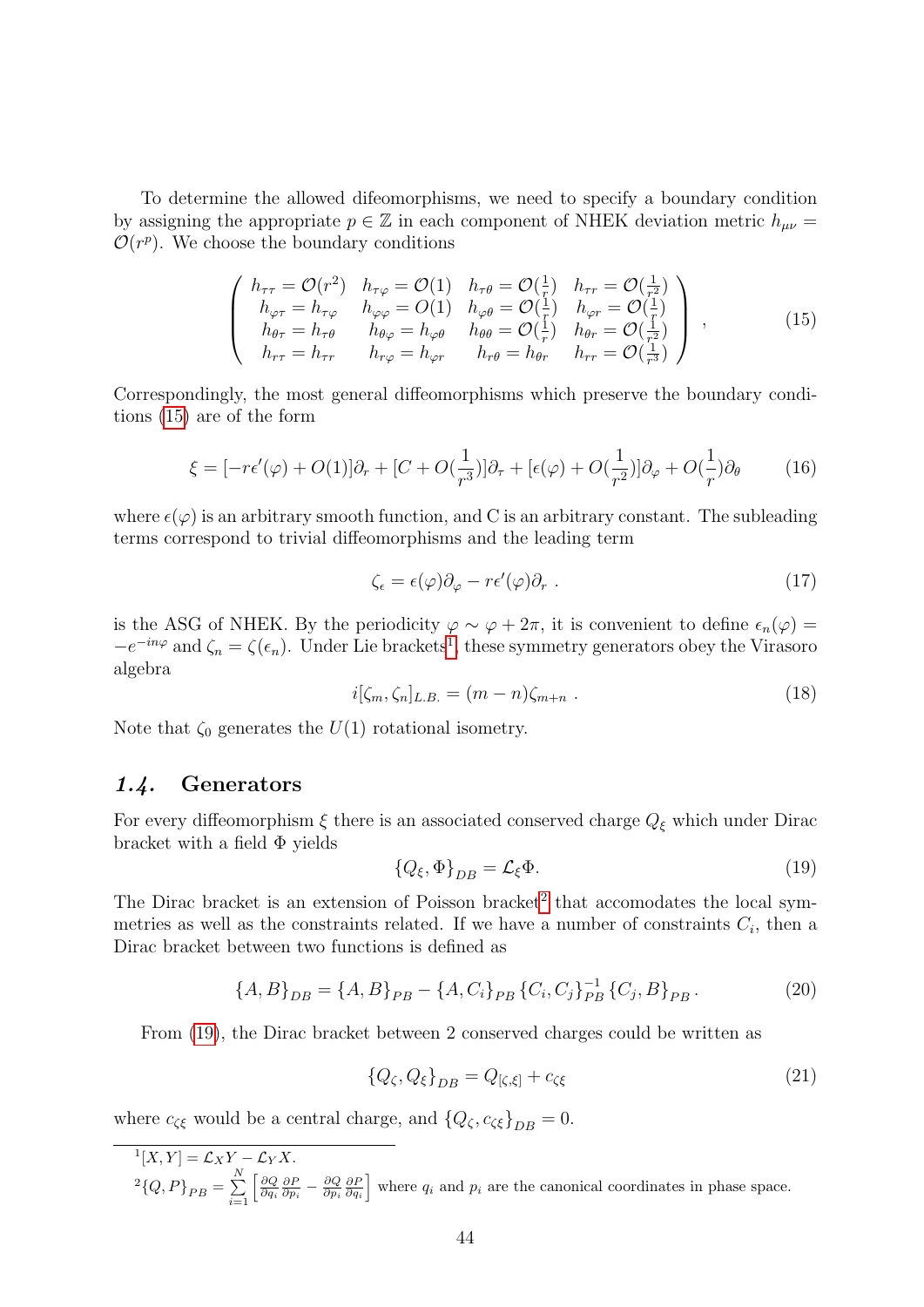The infinitesimal charge differences between neighboring geometries  $g_{\mu\nu}$  and  $g_{\mu\nu} + h_{\mu\nu}$ are given by

$$
\delta Q_{\zeta}[g] = \frac{1}{8\pi G} \int_{\partial \Sigma} k_{\zeta}[h, g] \tag{22}
$$

where the integral is over the boundary of a spatial slice and

<span id="page-4-0"></span>
$$
k_{\zeta}[h,g] = -\frac{1}{4} \epsilon_{\alpha\beta\mu\nu} \left[ \zeta^{\nu} D^{\mu} h - \zeta^{\nu} D_{\sigma} h^{\mu\sigma} + \zeta_{\sigma} D^{\nu} h^{\mu\sigma} + \frac{1}{2} h D^{\nu} \zeta^{\mu} \right] - h^{\nu\sigma} D_{\sigma} \zeta^{\mu} + \frac{1}{2} h^{\sigma\nu} (D^{\mu} \zeta_{\sigma} + D_{\sigma} \zeta^{\mu}) \right] dx^{\alpha} \wedge dx^{\beta} .
$$
 (23)

Covariant derivatives  $D_{\mu}$  and raising indices are performed by using global NHEK metric tensor [\(8\)](#page-2-0)  $\bar{g}_{\mu\nu}$ .

#### 1.5. Central Charge

If we assume  $h = \mathcal{L}_{\xi} \bar{g}$ , then from [\(23\)](#page-4-0) we can have an explicit form for the central charge

$$
c_{\zeta\xi} = \frac{1}{8\pi} \int_{\partial \Sigma} k_{\zeta} \left[ \mathcal{L}_{\xi} \bar{g}, \bar{g} \right]. \tag{24}
$$

Hence, the Dirac bracket algebra of the asymptotic symmetry group is obtained as

$$
\{Q_{\zeta_m}, Q_{\zeta_n}\}_{D.B.} = Q_{\left[\zeta_m, \zeta_n\right]} + \frac{1}{8\pi G} \int_{\partial \Sigma} k_{\zeta_m} [\mathcal{L}_{\zeta_n} \bar{g}, \bar{g}]. \tag{25}
$$

The Lie derivatives for NHEK geometry are

$$
\mathcal{L}_{\zeta_n} \bar{g}_{\tau\tau} = 4GJ\Omega^2 (1 - \Lambda^2) r^2 i n e^{-i n \varphi}, \qquad (26)
$$

$$
\mathcal{L}_{\zeta_n} \bar{g}_{r\varphi} = -\frac{2GJ\Omega^2 r}{1+r^2} n^2 e^{-in\varphi}, \qquad (27)
$$

$$
\mathcal{L}_{\zeta_n} \bar{g}_{\varphi\varphi} = 4GJ\Lambda^2 \Omega^2 i n e^{-i n \varphi}, \qquad (28)
$$

$$
\mathcal{L}_{\zeta_n} \bar{g}_{rr} = -\frac{4GJ\Omega^2}{(1+r^2)^2} i n e^{-in\varphi} \tag{29}
$$

It follows that

$$
\frac{1}{8\pi G} \int_{\partial \Sigma} k_{\zeta_m} [\mathcal{L}_{\zeta_n} \bar{g}, \bar{g}] = -i(m^3 + 2m)\delta_{m+n} J. \tag{30}
$$

Now we define the dimensionless quantum versions of the Qs by

$$
\hbar L_n \equiv Q_{\zeta_n} + \frac{3J}{2} \delta_n,\tag{31}
$$

together with the usual rule when we go from classical to quantum physics, the Dirac brackets change to commutators as  $\{.,.\}_{{D.B.}} \rightarrow -\frac{i}{\hbar}[.,.]$ . The quantum version of charge algebra can be written as

$$
[L_m, L_n] = (m - n)L_{m+n} + \frac{J}{\hbar}m(m^2 - 1)\delta_{m+n,0}.
$$
 (32)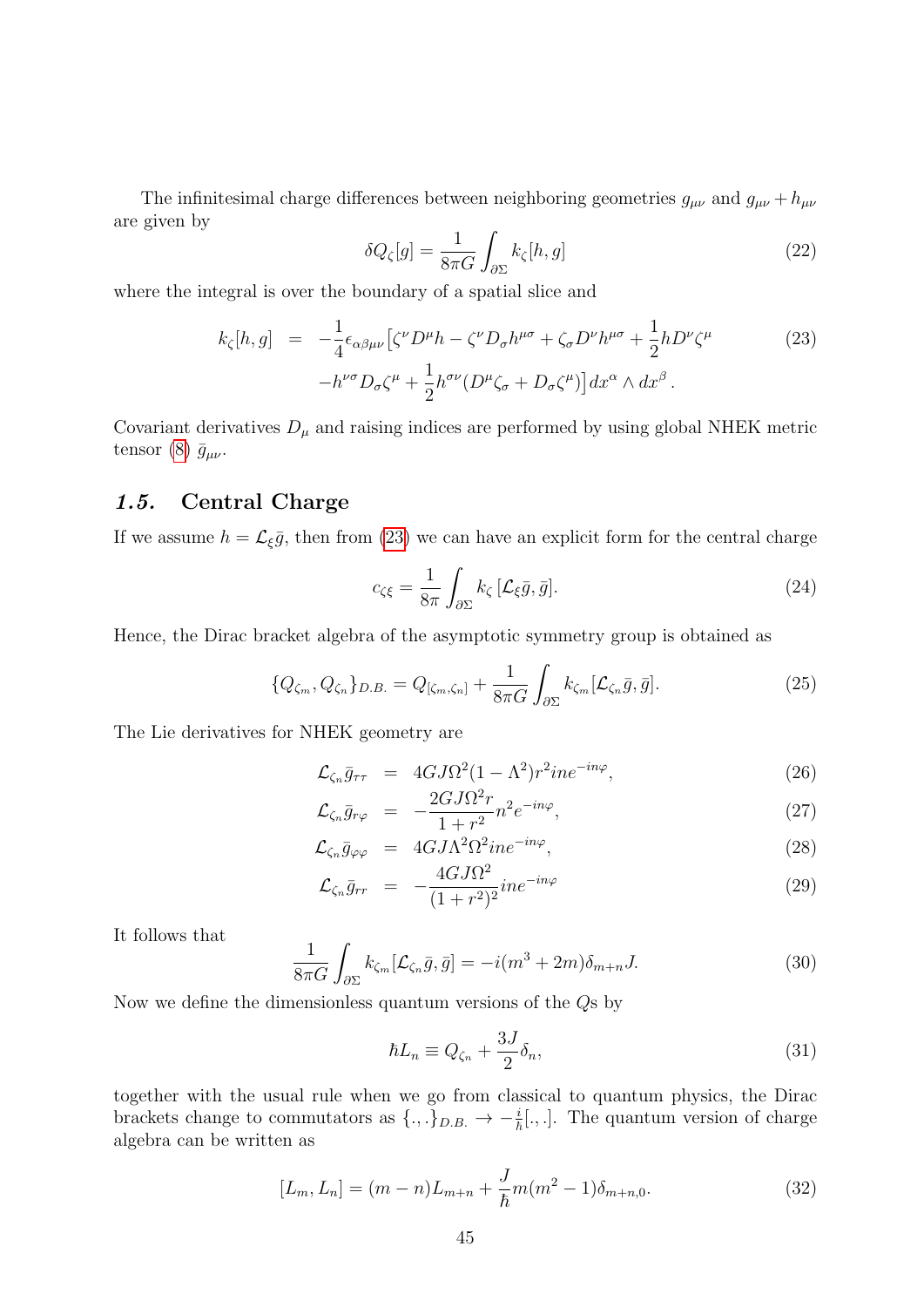Hence, the central charge for extreme Kerr black holes can be read off as

$$
c_L = \frac{12J}{\hbar} \tag{33}
$$

For GRS 1915+105<sup>[3](#page-5-0)</sup>, this gives  $c_L = (2 \pm 1) \times 10^{79}$ , with some uncertainties from the measured black hole mass uncertainty [\[1\]](#page-10-0).

#### 1.6. Temperature

Unlike the Schwarzschild black hole, Kerr black hole doesn't have everywhere timelike Killing vector. Consequently we cannot employ Hartle-Hawking vacuum [\[12\]](#page-11-7) to define the corresponding vacuum near to Kerr black hole's horizon. In regard to this problem, Frolov and Throne [\[13\]](#page-11-8) defined a suitable vacuum for near horizon of Kerr black holes by using the Killing vector  $\partial_{\hat{t}} - \Omega_H \partial_{\hat{\phi}}$ .

To construct the the Frolov-Thorne vacuum for generic Kerr starts by expanding the quantum fields in eigenmodes of the asymptotic energy  $\omega$  and angular momentum m. As an example we could write an expansion for scalar field  $\Phi$  as

$$
\Phi = \sum_{\omega,m,l} \phi_{\omega m l} e^{-i\omega \hat{t} + im\hat{\phi}} f_l(r,\theta). \tag{34}
$$

After we trace over the region inside of the horizon, the vacuum is a diagonal density matrix in the energy-angular momentum eigenbasis with a Boltzmann weighting factor

<span id="page-5-1"></span>
$$
e^{-\hbar \frac{\omega - \Omega_H m}{T_H}}.\tag{35}
$$

In the non-rotating case,  $\Omega_H = 0$ , [\(35\)](#page-5-1) reduces to the Hartle-Hawking vacuum.

A procedure to take the limit of near horizon region and near extremal black hole [\[1\]](#page-10-0) allows us to have

$$
e^{-i\omega\hat{t}+im\hat{\phi}} = e^{-\frac{i}{\lambda}(2M\omega-m)t+im\phi} = e^{-in_Rt+in_L\phi},\tag{36}
$$

where

$$
n_L \equiv m, \qquad n_R \equiv \frac{1}{\lambda} (2M\omega - m) \tag{37}
$$

are the left and right charges associated to  $\partial_{\phi}$  and  $\partial_{t}$  in the near-horizon region. In terms of these variables the Boltzmann factor [\(35\)](#page-5-1) is

$$
e^{-\hbar \frac{\omega - \Omega_H m}{T_H}} = e^{-\frac{n_L}{T_L} - \frac{n_R}{T_R}},\tag{38}
$$

where the dimensionless left and right temperatures are

<span id="page-5-2"></span>
$$
T_L = \frac{r_+ - M}{2\pi (r_+ - a)}, \qquad T_R = \frac{r_+ - M}{2\pi \lambda r_+}.
$$
\n(39)

In the case of extremal limit  $a \to M$ , [\(39\)](#page-5-2) reduce to

$$
T_L = \frac{1}{2\pi}, \qquad T_R = 0. \tag{40}
$$

<span id="page-5-0"></span><sup>3</sup>GRS 1915+105 or V1487 Aquilae is an X-ray binary star system which shows a regular star and a black hole.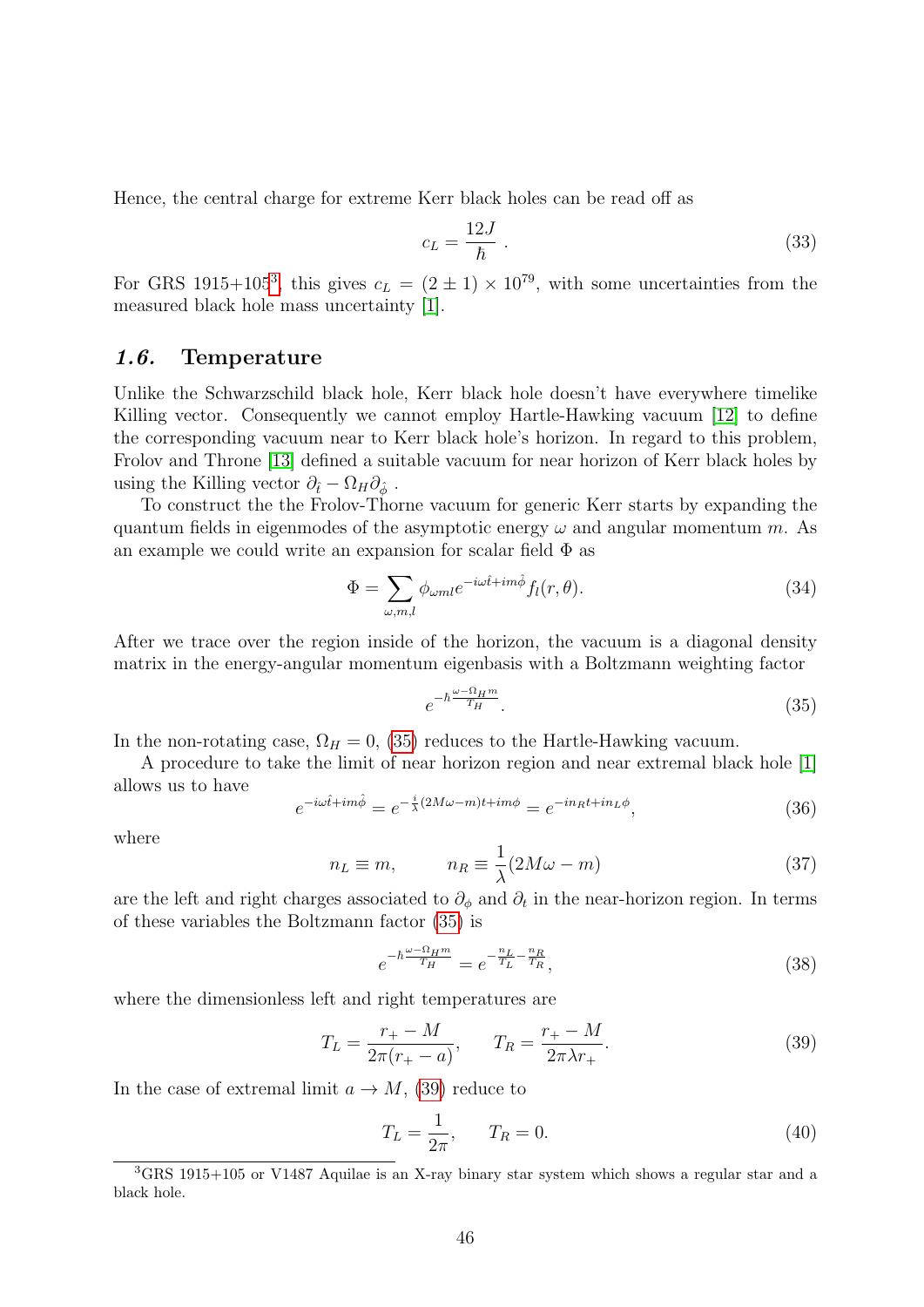#### 1.7. Microscopic origin of the Bekenstein-Hawking-Kerr entropy

In the previous subsection, only one copy of the tempertures which is non-zero, i.e.  $T_L$ . Correspondingly, the associate central charge  $c<sub>L</sub>$  would be 12J. To get the corresponding black hole entropy via CFT description, we employ the famous Cardy formula

$$
S_{CFT} = 2\pi \sqrt{\frac{c_L E}{6}},\tag{41}
$$

where E is the energy. The first law of thermodynamics dictates that  $dE = T dS$ , so we could have

$$
dS_{CFT} = 2\pi \sqrt{\frac{c_L}{6}} \frac{dE}{\sqrt{E}} = 2\pi \sqrt{\frac{c_L}{6}} \frac{T}{2\sqrt{E}} dS_{CFT}
$$
(42)

which provides us

$$
E = \frac{c_L}{6} \pi^2 T^2.
$$
\n(43)

Hence we can write the alternative form of Cardy formula as

<span id="page-6-0"></span>
$$
S_{CFT} = \frac{1}{3}\pi^2 c_L T_L,\tag{44}
$$

after we plug the corresponding  $T_L$  rahter than T in the last expression. Having in our hand  $T_L = 1/2\pi$  then [\(44\)](#page-6-0) gives us

$$
S_{CFT} = 2\pi J \tag{45}
$$

which is exactly what we have for Bekenstein-Hawking entropy of Kerr black holes<sup>[]</sup>.

# <span id="page-6-1"></span>2. Non-Extremal Kerr/CFT

#### 2.1. Introduction

In the previous section, the Kerr/CFT correspondence is the one which applies for extremal case only. That approach does not work to a general Kerr black hole. The near horizon geometry of a non-extremal Kerr black hole is Rindler space, which is not known associated to a CFT. The work by Castro, Maloney, and Strominger [\[14\]](#page-11-9) reveals the  $SL(2,\mathbb{R})$  symmetry of the solution space for the Klein-Gordon equation in Kerr bacground in some physical limits. This kind of Kerr/CFT correspondence had also been applied for the more general rotating black holes [\[15,](#page-11-10) [16\]](#page-11-11) or even the non rotating case [\[17\]](#page-11-12).

#### 2.2. Wave equation and  $SL(2,\mathbb{R})$  Casimir

We start by writing a general form of our scalar wave solution which can be decomposed as

$$
\Phi(t, r, \theta, \phi) = e^{-i\omega t + im\phi} R(r) S(\theta).
$$
\n(46)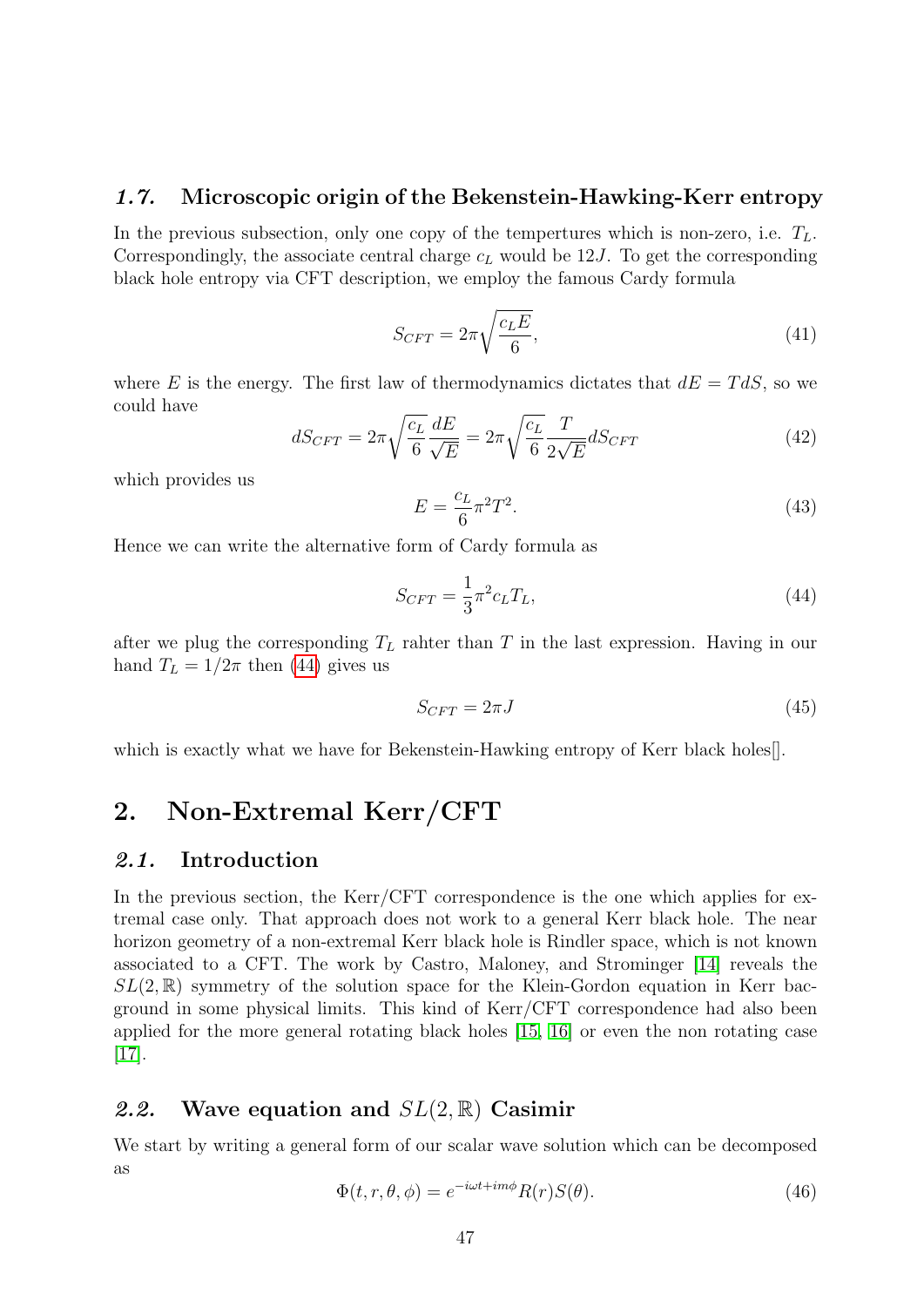Plugging this ansatz into Klein-Gordon equation

$$
\frac{1}{\sqrt{-g}}\partial_{\mu}\left(\sqrt{-g}g^{\mu\nu}\partial_{\nu}\Phi\right) = 0\tag{47}
$$

gives us the angular part of the equation

<span id="page-7-4"></span>
$$
\left[\frac{1}{\sin\theta}\partial_{\theta}(\sin\theta\partial_{\theta}) - \frac{m^2}{\sin^2\theta} + \omega^2 a^2 \cos^2\theta\right] S(\theta) = -K_l S(\theta),\tag{48}
$$

and the radial one

<span id="page-7-0"></span>
$$
\left[\partial_r(\Delta\partial_r) + \frac{(2Mr_+\omega - am)^2}{(r-r_+)(r_+-r_-)} - \frac{(2Mr_-\omega - am)^2}{(r-r_-)(r_+-r_-)} + (r^2 + 2M(r+2M))\omega^2\right]R(r) = K_lR(r).
$$
\n(49)

Both of these equations above can be solved by Heun functions.

However we can restrict our discussion to the low frequencies only, i.e.  $M\omega \ll 1$ , hence the last term in the square bracket of [\(49\)](#page-7-0) can be neglected. Then the spacetime in our discussion can be divided into 2 regions,

<span id="page-7-1"></span>
$$
\text{``Near''}: \quad r \ll \frac{1}{\omega},\tag{50}
$$

<span id="page-7-2"></span>"Far" : 
$$
r \gg M
$$
. (51)

Expression [\(50\)](#page-7-1) means that the wavelength of our test particle is very large compared to the radius of curvature, and [\(51\)](#page-7-2) indicates the very far region from black hole horizon, i.e. a large number multiple of M. This two regions overlap in the matching region

<span id="page-7-3"></span>
$$
M \ll r \ll \omega^{-1}.\tag{52}
$$

The wave equation [\(49\)](#page-7-0) can be solved both in the near and far regions by using some special functions. However, to get a full solution, one need to match the obtained solutions in the near and far regions along a surface in the matching region [\(52\)](#page-7-3).

In the near region, the angular equation [\(48\)](#page-7-4) for the low frequency of scalar field reduces to

$$
\left[\frac{1}{\sin\theta}\partial_{\theta}\left(\sin\theta\partial_{\theta}\right) - \frac{m^2}{\sin^2\theta}\right]S\left(\theta\right) = -K_lS\left(\theta\right) \quad , \quad l = -m, ..., +m \tag{53}
$$

This is just the standard Laplacian on 2-sphere, where the separation constant is  $K_l =$  $l(l + 1)$ . Moreover the radial one [\(49\)](#page-7-0) becomes

<span id="page-7-5"></span>
$$
\left[\partial_r(\Delta\partial_r) + \frac{(2Mr_+\omega - am)^2}{(r-r_+)(r_+ - r_-)} - \frac{(2Mr_-\omega - am)^2}{(r-r_-)(r_+ - r_-)}\right]R(r) = l(l+1)R(r),\tag{54}
$$

which can be solved analytically and the solutions are hypergeometric functions.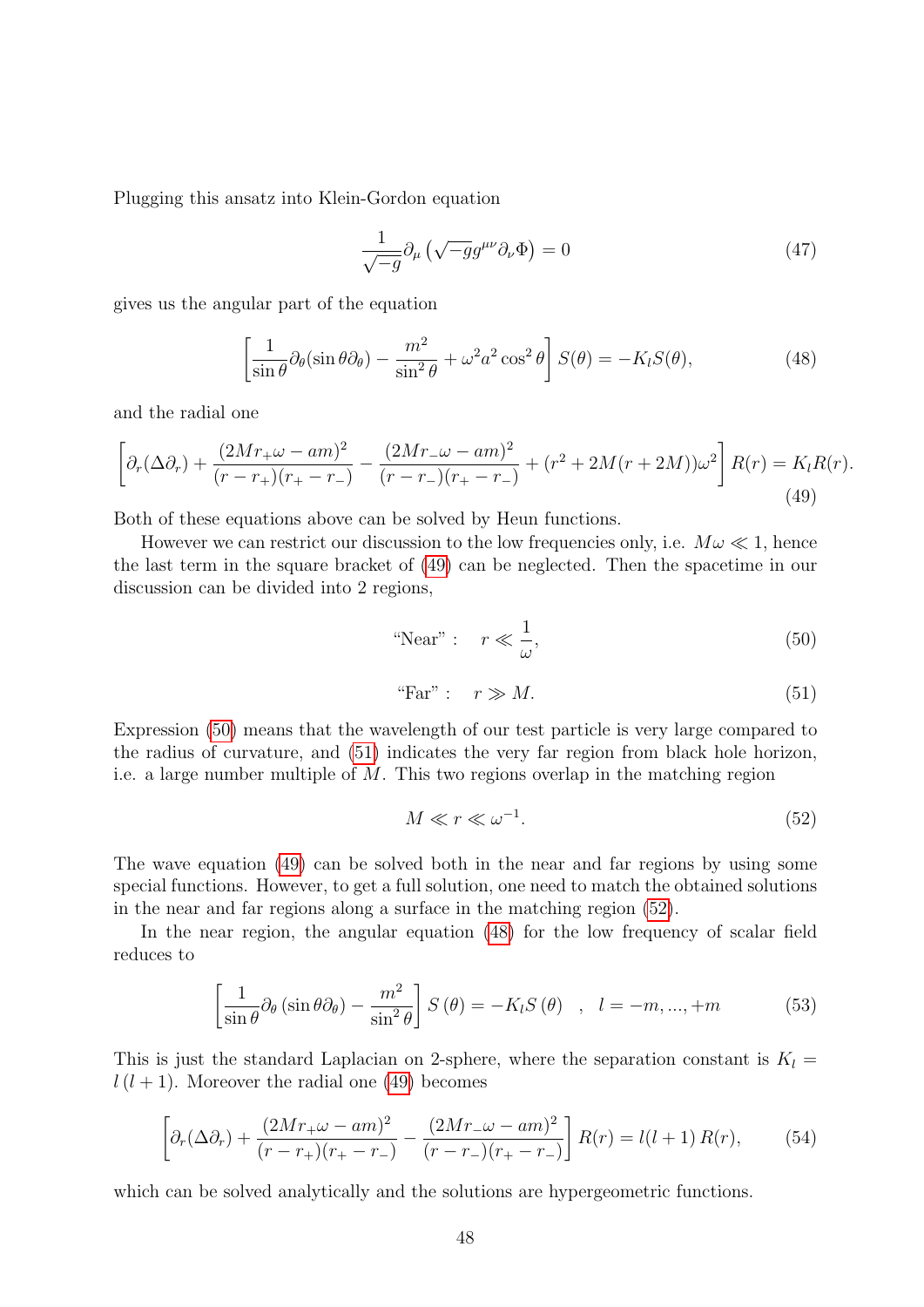## 2.3. Hidden Conformal Symmetry

To show the  $SL(2,\mathbb{R})$  symmetry of the solution space for radial equation [\(54\)](#page-7-5), first we introduce the following coordinates

<span id="page-8-2"></span>
$$
w^{+} = \sqrt{\frac{r - r_{+}}{r - r_{-}}} e^{2\pi T_{R}\phi}, \ w^{-} = \sqrt{\frac{r - r_{+}}{r - r_{-}}} e^{2\pi T_{L}\phi - t/2M}, \ y = \sqrt{\frac{r - r_{+}}{r - r_{-}}} e^{\pi (T_{R} + T_{L})\phi - t/4M} \tag{55}
$$

where

<span id="page-8-3"></span>
$$
T_L = \frac{r_+ + r_-}{4\pi a}, \quad T_R = \frac{r_+ - r_-}{4\pi a}.
$$
\n(56)

Accordingly, we can define the vector fields

$$
H_1 = i\partial_+
$$
  
\n
$$
H_0 = i\left(w^+\partial_+ + \frac{1}{2}y\partial_y\right)
$$
  
\n
$$
H_{-1} = i\left(\left(w^+\right)^2\partial_+ + w^+y\partial_y - y^2\partial_-\right)
$$
  
\n
$$
\bar{H}_1 = i\partial_-
$$
  
\n
$$
\bar{H}_0 = i\left(w^-\partial_- + \frac{1}{2}y\partial_y\right)
$$
  
\n
$$
\bar{H}_{-1} = i\left(\left(w^-\right)^2\partial_- + w^-y\partial_y - y^2\partial_+\right)
$$
\n(57)

which obey the algebra  $SL(2,\mathbb{R})$  group

$$
[H_0, H_{\pm 1}] = \mp i H_{\pm 1}, \quad [H_{-1}, H_1] = -2i H_0,\tag{58}
$$

and similarly for  $\bar{H}_0$  and  $\bar{H}_{\pm 1}$ . In  $(t, r, \theta, \phi)$  coordinates, the generators of  $SL(2, \mathbb{R})$  above can be written as

<span id="page-8-0"></span>
$$
H_{\pm 1} = ie^{\mp 2\pi T_R \phi} \left( \pm \Delta^{1/2} \partial_r + \frac{1}{2\pi T_R} \left( \frac{r - M}{\Delta^{1/2}} \right) \partial_\phi + \frac{2T_L}{T_R} \left( \frac{Mr - a^2}{\Delta^{1/2}} \right) \partial_t \right)
$$
  
\n
$$
H_0 = \frac{i}{2\pi T_R} \partial_\phi + 2iM \frac{T_L}{T_R} \partial_t
$$
\n(59)

and

<span id="page-8-1"></span>
$$
\bar{H}_{\pm 1} = ie^{\mp 2\pi T_L \phi + \frac{t}{2M}} \left( \pm \Delta^{1/2} \partial_r - \frac{a}{\Delta^{1/2}} \partial_\phi - 2M \frac{r}{\Delta^{1/2}} \partial_t \right)
$$
\n
$$
\bar{H}_0 = 2iM\partial_t
$$
\n(60)

In group theory we know about the Casimir operator, i.e. the operator that commutes with all generators of the group. For this  $SL(2,\mathbb{R})$  algebra, the quadratic Casimir in  $(t, r, \theta, \phi)$  variables by using [\(59\)](#page-8-0) to [\(60\)](#page-8-1) is

$$
\mathcal{H}^2 = \bar{\mathcal{H}}^2 = \partial_r(\Delta \partial_r) + \frac{(2Mr_+ \omega - am)^2}{(r - r_+)(r_+ - r_-)} - \frac{(2Mr_- \omega - am)^2}{(r - r_-)(r_+ - r_-)}.
$$
(61)

It is interesting to notice that equation [\(54\)](#page-7-5) for  $\Phi(r)$  in the near region can be written as

$$
\mathcal{H}^2 \Phi = \bar{\mathcal{H}}^2 \Phi = l(l+1)\Phi.
$$
\n(62)

Under the periodic identification

$$
\phi \sim \phi + 2\pi. \tag{63}
$$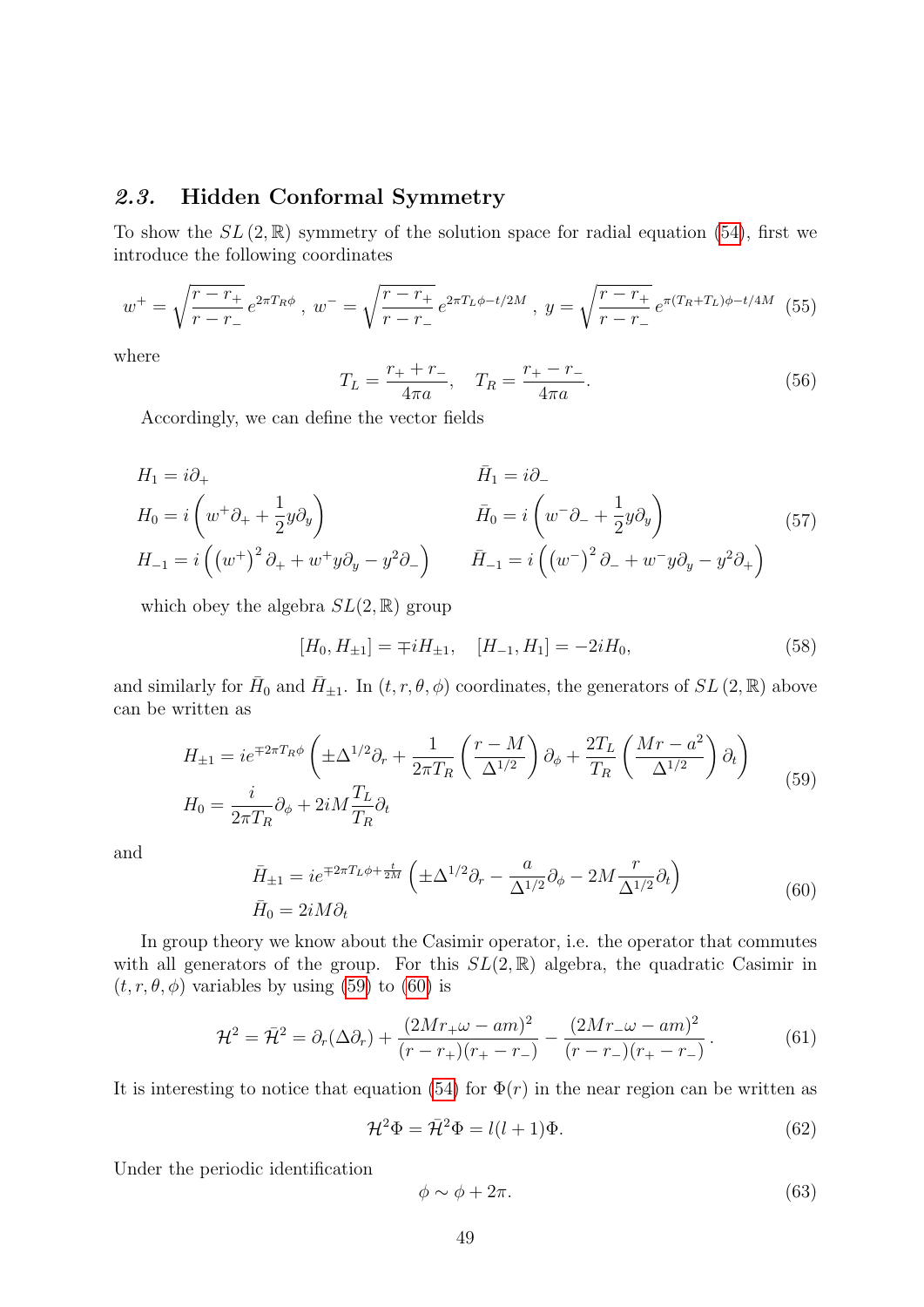the conformal coordinates behave as

$$
w^{+} \sim e^{4\pi^{2}T_{R}} w^{+} , \quad w^{-} \sim e^{4\pi^{2}T_{L}} w^{-} , \quad y \sim e^{2\pi^{2}(T_{R}+T_{L})} y.
$$
 (64)

This identification is generated by the element of  $SL(2,\mathbb{R})_L \times SL(2,\mathbb{R})_R$  group

$$
g = e^{-4\pi^2 i T_R H_0 - 4\pi^2 i T_L \bar{H}_0}
$$
\n(65)

which is exactly the form of the identification for a CFT partition function at finite temperature  $(T_L, T_R)$ . So the  $SL(2, \mathbb{R})_L \times SL(2, \mathbb{R})_R$  symmetry is spontaneously broken into  $U(1)_L \times U(1)_R$  subgroup generated by  $(H_0, H_0)$  for  $\phi \sim \phi + 2\pi$ . We note that the symmetry group  $SL(2,\mathbb{R})_L \times SL(2,\mathbb{R})_R$  is acting on the solution space of the wave equation, not in the background geometry.

#### 2.4. CFT temperature and entropy

At fixed radius, from [\(55\)](#page-8-2) we can write the relation between the conformal coordinates  $(w^+, w^-)$  and Boyer-Lindquist coordinates  $(\phi, t)$  is

$$
w^{\pm} = e^{\pm t^{\pm}},\tag{66}
$$

with

$$
t^{+} = 2\pi T_R \phi
$$
  
\n
$$
t^{-} = \frac{t}{2M} - 2\pi T_L \phi
$$
\n(67)

This is precisely the relation between Minkowski  $(w^{\pm})$  and Rindler  $(t^{\pm})$  coordinates.

Under the periodic identification of  $\phi \sim \phi + 2\pi$ , the Rindler coordinates will have the identifications

$$
t^{+} \sim t^{+} + 4\pi^{2}T_{R} , \quad t^{-} \sim t^{-} - 4\pi^{2}T_{L}.
$$
 (68)

Observing from Minkowski vacuum by tracing over the quantum state, we will get a thermal density matrix at temperature  $(T_L, T_R)$ . Hence Kerr black holes should be dual to a finite temperature  $(T_L, T_R)$  mixed state in the dual CFT.

From the extrmal Kerr discussion, we have obtain the value of central charge is 12J. Assuming this central charge can also be used in general Kerr black holes, so we have  $c_L = c_R = 12J$ , thus by using Cardy formula

$$
S_{CFT} = \frac{\pi^2}{3} \left( c_L T_L + c_R T_R \right),
$$
\n(69)

together with the CFT left and right temperatures [\(56\)](#page-8-3), the CFT entropy is

$$
S_{CFT} = 2\pi M r_+ = S_{BH}.\tag{70}
$$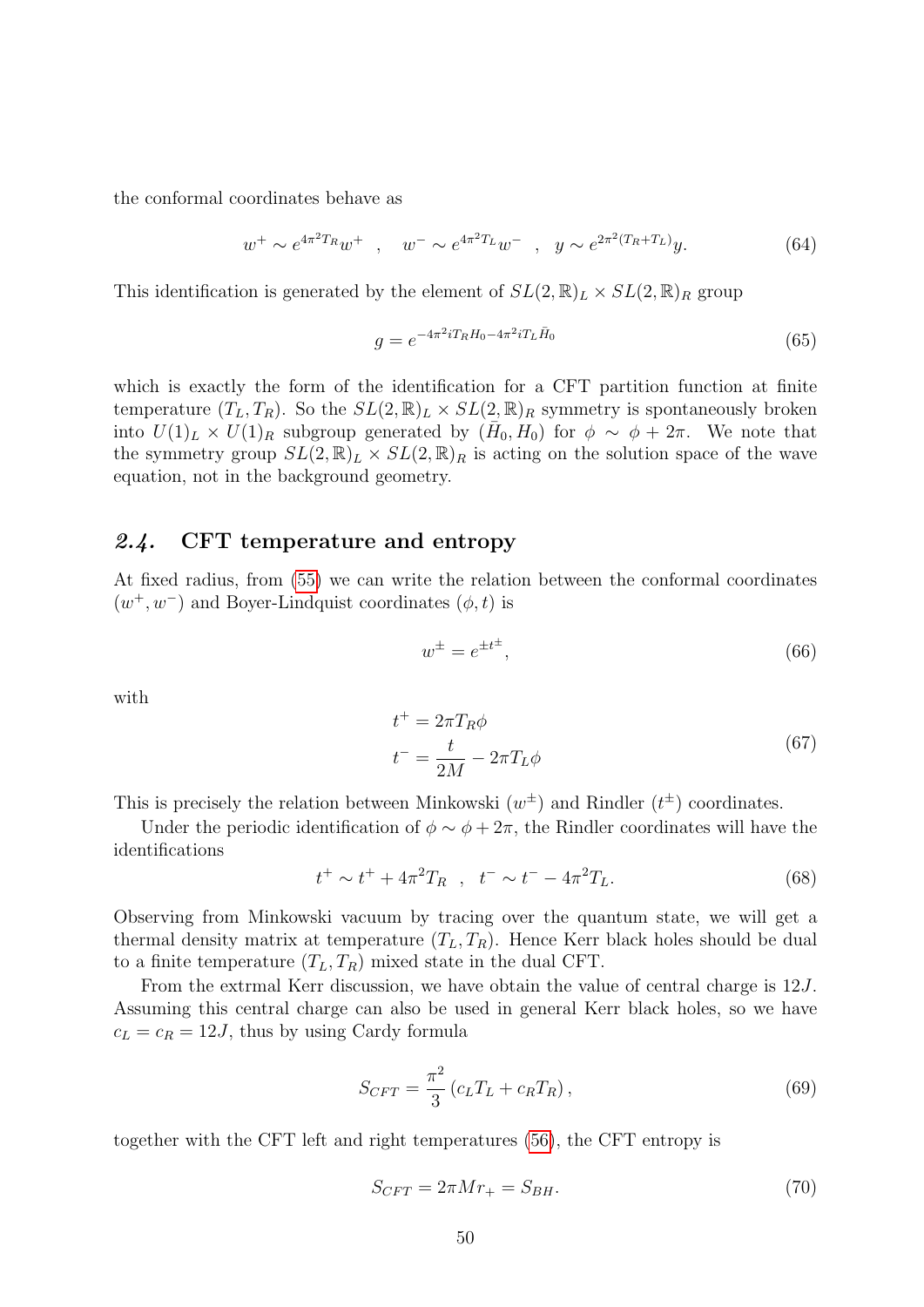# 3. Summary

In this review article, we have described the idea of Kerr/CFT correspondence, both for the extremal and non extremal cases. Some basic materials on Kerr black holes in general relativity, as well as the corresponding thermodynamical aspects, and also some concepts in conformal field theory are provided in the earlier sections. This is done to give the reader some background materials that are needed to grasp the idea of Kerr/CFT correspondence. In order to motivate the reader about the importance of duality<sup>[4](#page-10-5)</sup> nowadays, we also provide a very brief introduction to the famous  $AdS/CFT$ correspondence or duality. The duality between CFT and extremal Kerr in section [\(1.\)](#page-1-2) is shown by following the ASG method proposed in [\[11\]](#page-11-6). The geometry of NHEK has  $SL(2,\mathbb{R})$  symmetry that points to conformal symmetry. By using the ASG method, we obtain the corresponding central charge for NHEK geometry which is  $12J$ . By using Cardy formula for entropy in CFT, we can recover the Bekenstein-Hawking entropy for Kerr black holes.

Unlike the extremal case, the conformal symmetry in general (non-extremal) Kerr geometry is found from the solution space of the corresponding Klein-Gordon equation. It was shown in section [\(2.\)](#page-6-1) that the radial equation in some limits is just the squared Casimir of  $SL(2,\mathbb{R})$  working on the wave function with separation constant  $l(l+1)$  as the eigen value. The central charge can't be derived in this geometry, but by assuming that it has no difference with the one from extremal case, again by using Cardy formula we can also recover the Bekenstein-Hawking entropy for Kerr black hole. Moreover, we can also recover the absorption cross section of a near region scalar field in Kerr background from CFT point of view which matches with the classical analysis which was done by Starobinsky [\[18\]](#page-11-13) long time ago.

# References

- <span id="page-10-0"></span>[1] Guica, M., Hartman, T., Song, W., & Strominger, A. 2009. The kerr/cft correspondence. Phys. Rev. D  $80$ , 124008. arXiv:0809.4266 [hep-th].
- <span id="page-10-1"></span>[2] Hartman, T., Murata, K., Nishioka, T., & Strominger, A. 2009. Cft duals for extreme black holes. JHEP  $0904$ , 019. arXiv:0811.4393 [hep-th].
- <span id="page-10-2"></span>[3] HARTMAN, T., SONG, W., & STROMINGER, A. 2010. Holographic derivation of kerr-newman scattering amplitudes for general charge and spin. JHEP 1003, 118.
- <span id="page-10-3"></span>[4] BREDBERG, I., HARTMAN, T., SONG, W., & STROMINGER, A. 2010. Black hole superradiance from kerr/cft. JHEP 1004, 019. arXiv:0907.3477 [hep-th].
- <span id="page-10-4"></span>[5] MALDACENA, J. 1998. The large n limit of superconformal field theories and supergravity. Adv. Theor. Math. Phys. 2, 231. Int. J. Theor. Phys. 38, 1113 (1998) [hepth/9711200].

<span id="page-10-5"></span><sup>&</sup>lt;sup>4</sup>We have seen that Kerr/CFT correspondence is also an example of dualities in physics.